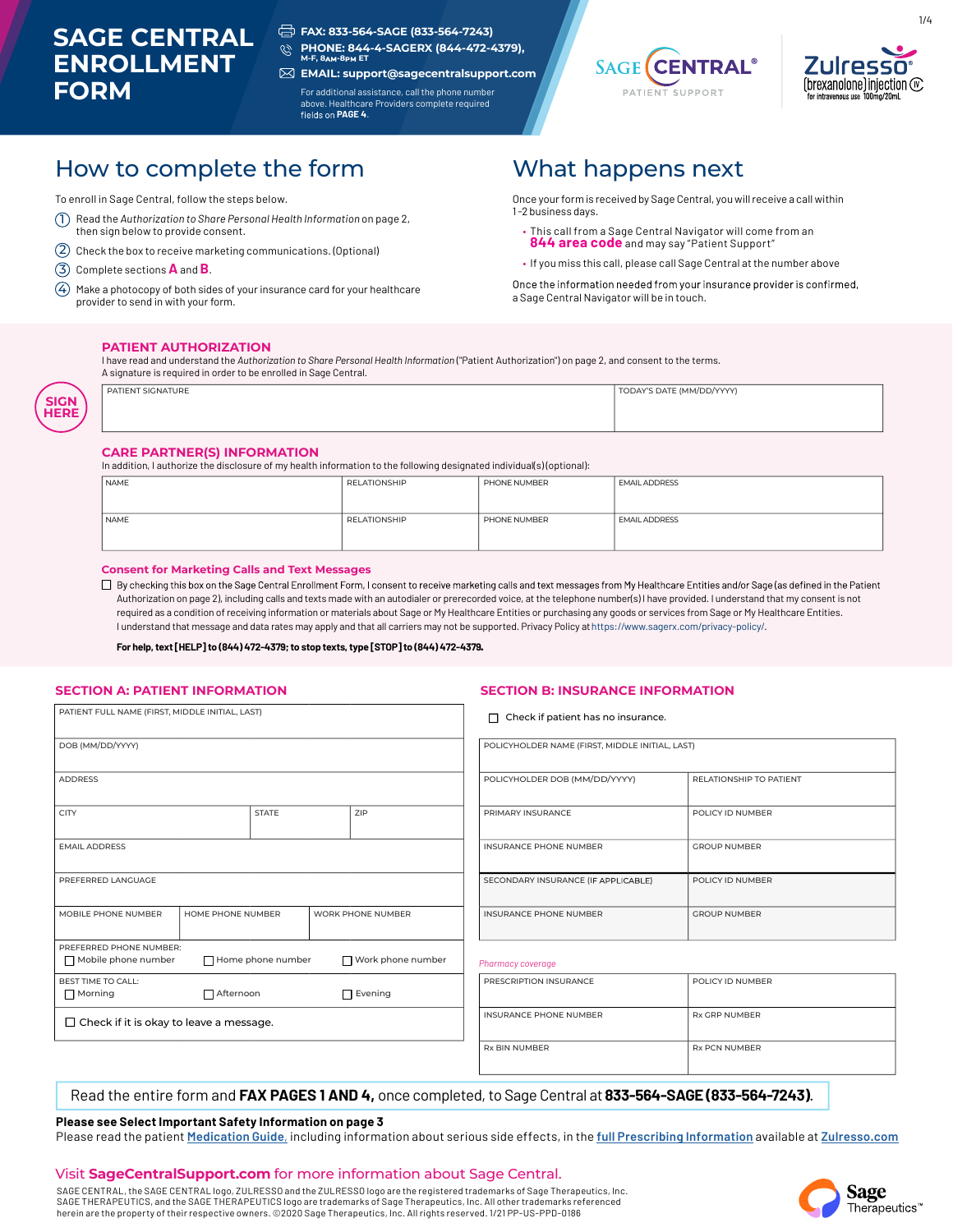# **SAGE CENTRAL ENROLLMENT FORM**

**FAX: 833-564-SAGE (833-564-7243) READ PHONE: 844-4-SAGERX (844-472-4379), M-F, 8AM-8PM ET** 

**EMAIL: support@sagecentralsupport.com** For additional assistance, call the phone number above. Healthcare Providers complete required **PAGE 4**.





2/4

### **AUTHORIZATION TO SHARE PERSONAL HEALTH INFORMATION**

I understand that Sage Central is a patient support program offered by Sage Therapeutics, Inc. to help eligible patients obtain financial assistance and access other patient support programs provided by Sage Central.

By signing below, I give my permission for my health care providers, health plans, and pharmacy ("My Healthcare Entities") to share with Sage Therapeutics, Inc., its present and future affiliates, vendors and other companies working with and on behalf of Sage Therapeutics, Inc. (collectively, "Sage"), personal information relating to my medical condition, treatment, and health insurance coverage ("My Information") so that Sage may: 1) obtain information on insurance coverage for my treatment; 2) review my eligibility for benefits from my health plan or other programs for my treatment; 3) coordinate treatment logistics with my healthcare setting for my treatment; 4) facilitate my access to Sage Central and additional patient support programs provided by Sage Central; 5) manage patient support programs provided by Sage Central; 6) access my credit information and information derived from public and other sources to estimate my income as part of the determination of eligibility for financial assistance; 7) de-identify My Information and combine it with other de-identified data for purposes of research and publication; and 8) contact me to: (i) evaluate the effectiveness of Sage Central and other patient support programs provided by Sage Central; (ii) conduct market research; (iii) arrange for my receipt of educational, promotional, and/or marketing materials about Sage Central and additional patient support programs provided by Sage Central, or about other Sage products and services; and (iv) help advance Sage's internal business objectives, including quality control and assessment. I specifically authorize Sage and My Healthcare Entities to use My Information to contact me for non-marketing purposes by mail, email, fax, telephone call, and text message, including by using an automatic telephone dialing system or prerecorded voice, at the number(s) and address(es) provided on the Sage Central Enrollment Form, and to use that same information to contact me by mail, email and fax for the marketing purposes described above.

I understand that, once My Information has been disclosed to Sage, federal privacy law may no longer protect the information. I also understand, however, that Sage intends to protect My Information by using and disclosing it only for purposes authorized in this Authorization or as required by law. I understand that my pharmacy and health insurers may receive remuneration (payment) from Sage in exchange for sharing My Information with Sage to facilitate the patient support programs and other purposes described in this Authorization.

I understand that I may refuse to sign this Authorization, and that refusing will not affect my treatment, insurance enrollment, or eligibility for insurance benefits, but it will make me ineligible to participate in Sage's support programs. If I do sign, I may cancel this Authorization at any time by mailing a letter to: Sage, 7751 Brier Creek Parkway, Suite 200, Raleigh, NC 27617 or emailing support@sagecentralsupport.com. I understand that canceling this Authorization will not invalidate reliance on this Authorization to use or disclose My Information prior to Sage's receipt of my notice of cancellation.

This Authorization expires ten (10) years from the date next to my signature, unless I revoke it sooner, or unless a shorter timeframe is required by applicable law. I understand I have a right to receive a copy of this Authorization after it is signed.

## Read the entire form and **FAX PAGES 1 AND 4**, once completed, to Sage Central at **833-564-SAGE (833-564-7243).**

#### **Please see Select Important Safety Information on page 3**

Please read the patient <u>[Medication Guide](https://assets.sagerx.com/zulresso/medication-guide.pdf),</u> including information about serious side effects, in the <u>[full Prescribing Information](https://assets.sagerx.com/zulresso/prescribing-information.pdf)</u> available at [Zulresso.com](https://www.zulresso.com/)

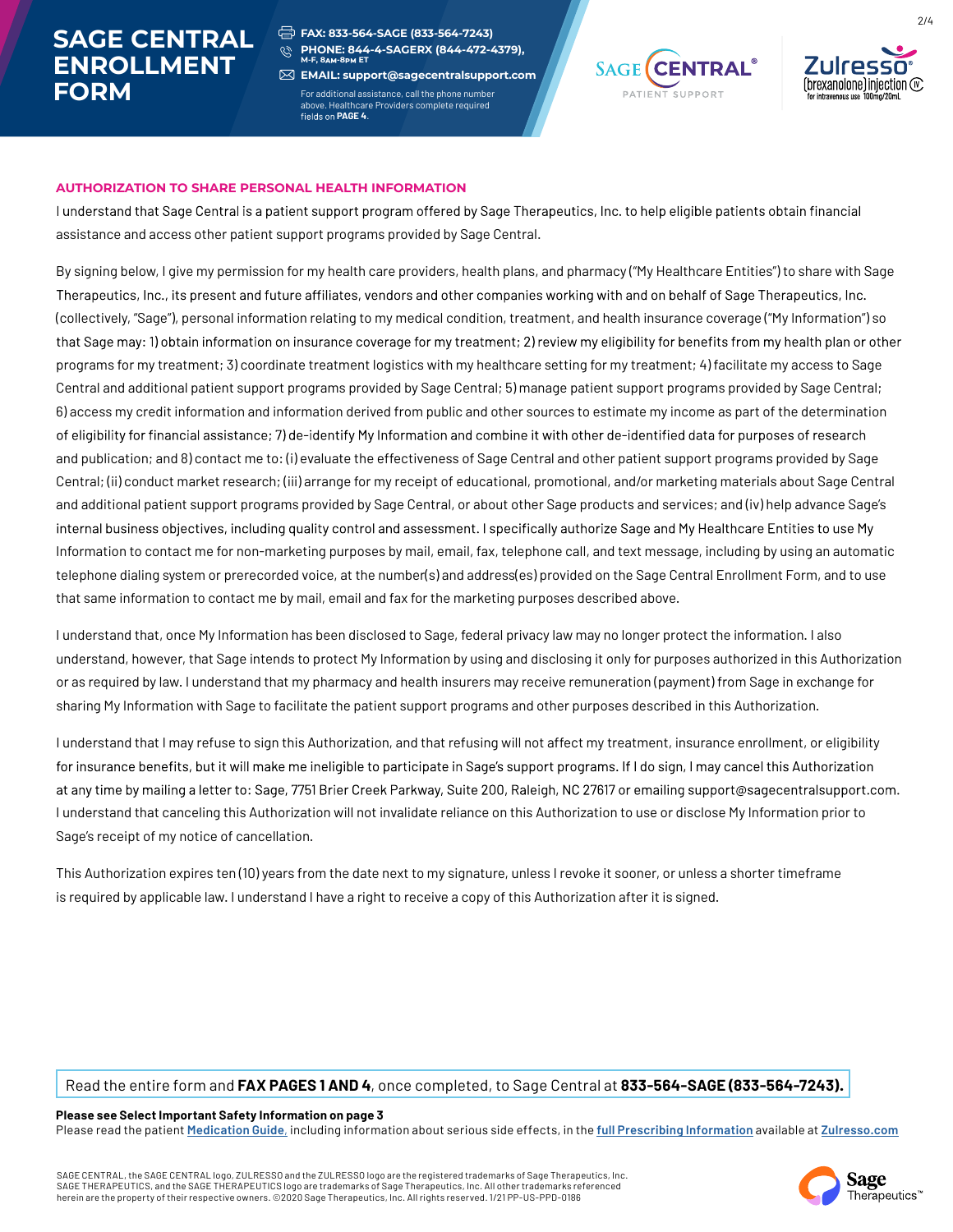



## **What is ZULRESSO?** is a prescription medicine used to the used to treat Postpartum  $\mathbf{P}$

zu provider and provider and pharmacist when you get a new medicine when you get a new medicine. Depression the ZULRESSO is a prescription medicine used in adults to treat a certain type of depression called Postpartum Depression.

## **IMPORTANT SAFETY INFORMATION SELECT IMPORTANT SAFETY INFORMATION**

**What is the most important information I should know about ZULRESSO?**  These are not all the side effects of ZULRESSO.

## **ZULRESSO can cause serious side effects, including: ZULRESSO can cause serious side effects, including:**

- **Excessive sedation and sudden loss of consciousness. • Excessive sedation and sudden loss of consciousness.** ZULRESSO may cause youto feel very sleepy (excessive sedation) or pass out (loss of consciousness). Your healthcare provider should check you for symptoms of meannedre previder eneard enearty od for symptome of<br>excessive sleepiness every 2 hours while you are awake.
- redivorp erachtlaeh ruoy llet ,noisufni OSSERLUZ ruoy gniruD o During your infusion, tell your healthcare provider right away if you feel like you cannot stay awake during the time you are normally awake or if you feel like you are going to pass out. Your healthcare provider may lower your dose or stop the infusion until symptoms go away
- $\circ$  You must have a caregiver or family member with you to help care for your child(ren) during your infusion
- Because of the risk of serious harm resulting from excessive sedation or sudden loss of consciousness, **Before receiving ZULRESSO, tell your healthcare provider about**  ZULRESSO is only available through a restricted program called the ZULRESSO REMS.

# • lohocla knird **ZULRESSO can cause other serious side effects, including:**

- Increased risk of suicidal thoughts or actions. ZULRESSO and other antidepressant medicines may ZULRESSO will harm your unborn baby. increase suicidal thoughts and actions in some people 24 years of age and younger. Pay close attention to and tell your healthcare provider right away if you have any of the following symptoms, especially if they are new, worse, or worry you:  $t_{\text{total}}$  or healthcare providers  $\frac{1}{2}$  to  $\frac{1}{2}$  to  $\frac{1}{2}$  to  $\frac{1}{2}$  to  $\frac{1}{2}$  and  $\frac{1}{2}$  and  $\frac{1}{2}$  and  $\frac{1}{2}$  and  $\frac{1}{2}$  and  $\frac{1}{2}$  and  $\frac{1}{2}$  and  $\frac{1}{2}$  and  $\frac{1}{2}$  and  $\frac{1}{2}$
- $\circ$  Attempts to commit suicide, thoughts about suicide or dying, new or worse depression, other unusual or sudden changes in behavior or mood **changes** in behavior or mood

Keep all follow-up visits and call your healthcare provider between visits as needed, especially if you have concerns  $\begin{array}{ccc} \text{about symptoms.} \end{array}$ 

## The most common side effects of ZULRESSO include:

**Slaaningss dry mouth passing out flushing of the skin or f** • Sleepiness, dry mouth, passing out, flushing of the skin or face<br>•

Call your doctor for medical advice about side effects. You may report side effects to FDA at 1-800-FDA-1088.

**Before receiving ZULRESSO, tell your healthcare provider** 

about all your medical conditions including if you drink we compute the top preserved in the pregnant, or are breastfeeding or plan to yourincy be program, or dre breastreeding or plan to<br>breastfeed. It is not known if ZULRESSO will harm your in castlecul it is not mnown in Zolin Loop will harm your unborn baby. If you become pregnant during treatment, talk with your healthcare provider about enrolling with the National Pregnancy Registry for Antidepressants at<br>1.866, 605, 6195 alcohol, have kidney problems, are pregnant or think 1-844-405-6185.

## What are the possible side of ZULRESSO? **While receiving ZULRESSO, avoid the following:**

- " eeS **What is the most important information I should know**  ZULRESSO infusion until your feeling of sleepiness has **•** Driving a car or doing other dangerous activities after your completely gone away
- **Increased risk of suicidal thoughts or actions.** ZULRESSO and • Do not drink alcohol

### and actions in some people 24 years of age and younger. Tell your healthcare provider about all the medicines

**you take,** including prescription and over-the-counter **How can I watch for and try to prevent suicidal thoughts**  and some medicines may interact with each other and **and actions?**  cause serious side effects. medicines, vitamins, and herbal supplements. ZULRESSO

**Especially tell your healthcare provider if you take** other antidepressants, opioids, or Central Nervous System (CNS) depressants (such as benzodiazepines).

or sudden changes in mood, behavior, thoughts, or feelings. **Please read the patient [Medication Guide](https://assets.sagerx.com/zulresso/medication-guide.pdf), including**  sa redivorp erachtlaeh ruoy htiw stisiv pu-wollof lla peeK **information about serious side effects, in the**  scheduled. Call December 110000 (in the provider between visits as the provider between visits as the provider accompanying full <u>Prescribing Information</u>.

Read the entire form and **FAX PAGES 1 AND 4**, once completed, to Sage Central at **833-564-SAGE (833-564-7243).**



SAGE CENTRAL, the SAGE CENTRAL logo, ZULRESSO and the ZULRESSO logo are the registered trademarks of Sage Therapeutics, Inc. SAGE THERAPEUTICS, and the SAGE THERAPEUTICS logo are trademarks of Sage Therapeutics, Inc. All other trademarks referenced herein are the property of their respective owners. ©2020 Sage Therapeutics, Inc. All rights reserved. 1/21 PP-US-PPD-0186